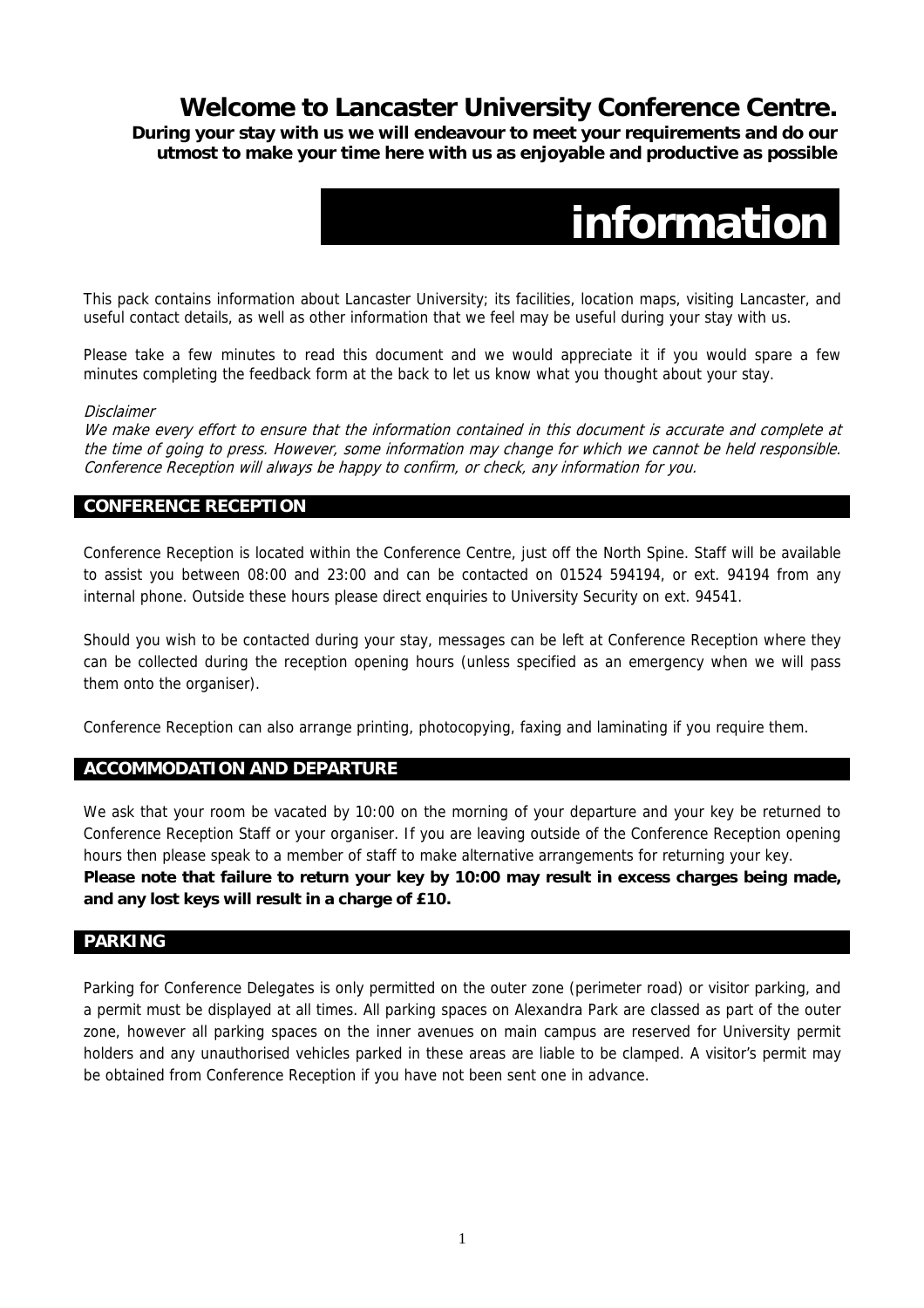#### **TELEPHONE AND INTERNET ACCESS**

There is one coin operated BT telephone in the Conference Centre Reception (located on the North Spine, opposite the Faraday Building) as well as card operated telephone booths in Alexandra Square and outside the University Security Lodge. The phones available in the rooms can be used to make internal calls free of charge, however to call externally a "Dog and Bone" card must be purchased from either the Spar shop or the Newsagent (Both near Alexandra Square).

Internet access is not available in the rooms, however there is a wireless system in place at various points around Campus, including The Venue, Food for Thought, and Cartmel Bar (see below for more details). If you wish to use the wireless system then Conference Reception will be able to issue you with a username and password that will allow you to gain access. Alternatively, these passwords can be used to access any of the computers in the library or the meeting rooms.

#### **CATERING FACILITIES**

| <b>The Venue</b> (Located on the South Spine, just off Alexandra Square) | Mon-Fri:<br>Weekends: | $08:30 - 18:00$<br>$11:00 - 17:00$ |
|--------------------------------------------------------------------------|-----------------------|------------------------------------|
| <b>The Hub Café</b> (Located in the Management School)                   | Mon-Fri:<br>Weekends: | $09:00 - 16:00$<br>Closed          |
| <b>Café 21</b> (Located in Info Lab)                                     | Mon-Fri:<br>Weekends: | $09:00 - 15:30$<br>Closed          |
| <b>Food for Thought</b> (Located in the Institute for Advanced Studies)  | Mon-Fri:<br>Weekends: | $09:00 - 16:00$<br>Closed          |
| <b>The Atrium Café</b> (Located in the Environment Centre)               | Mon-Fri<br>Weekends   | $09.30 - 15.30$<br>Closed          |
| <b>Fylde Coffee Bar</b> (Located in Fylde College)                       | Mon-Fri:<br>Weekends: | $09:30 - 16:00$<br>Closed          |

#### **UNIVERSITY BARS**

Your conference may have arranged for a University Bar to be open to provide entertainment in the evening, the details of which can be obtained from Conference Reception or your Organiser. If this is not the case then there is a bar open on Campus throughout Easter;

| <b>Furness Bar</b> (Located in Furness College, off the South Spine) | Mon-Fri: | $12:00 - 23:00$ |
|----------------------------------------------------------------------|----------|-----------------|
|                                                                      | Sat:     | $18:00 - 23:00$ |
|                                                                      | Sun:     | $19:00 - 23:00$ |
|                                                                      |          |                 |

### **SHOPS AND AMENITIES**

The Lancaster University Campus boasts a wide range of facilities: a Bakery, Bookshop, Newsagents, Students' Union Shop, Campus Charity Shop, Hairdresser, a Post Office, Sports Centre, two Banks, a Pharmacy, and a health centre. There are also two supermarkets on Campus, Spar, which is located just off Alexandra Square, and Central Stores, which is located on the South Spine within Pendle College. Please note that the opening times given below are subject to change over the Summer Vacation.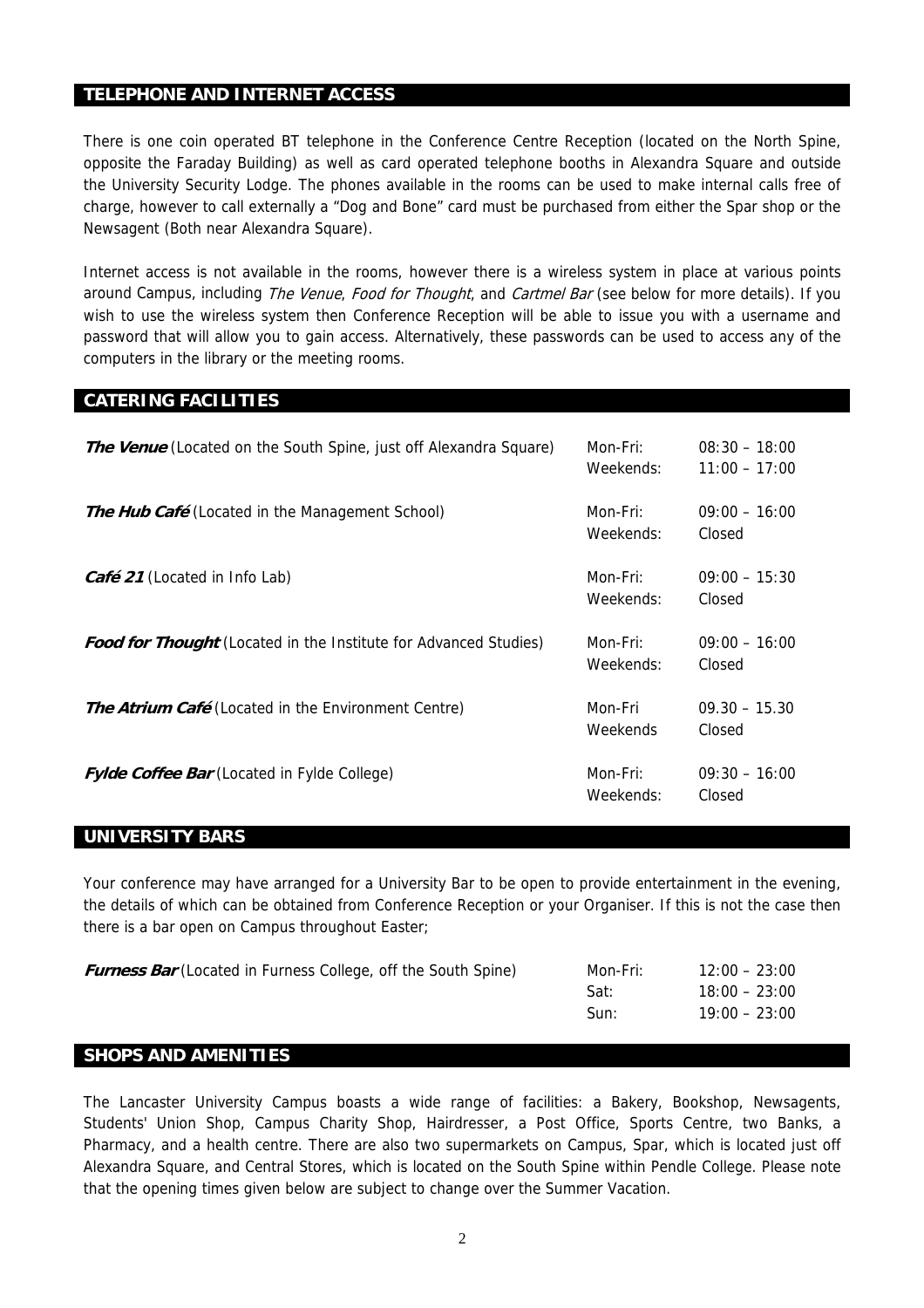| <b>Spar</b> (Located just off Alexandra Square)                                  | Mon-Fri:<br>Sat:<br>Sun: | $08:00 - 22:00$<br>$10:00 - 18:00$<br>$10:00 - 14:00$ |
|----------------------------------------------------------------------------------|--------------------------|-------------------------------------------------------|
| <b>Central Stores</b> (Located within Pendle College)                            | Mon-Fri:<br>Sat:         | $08:45 - 21:00$<br>$09:00 - 21:00$                    |
| <b>Newsagents</b> (Located in Alexandra Square)                                  | Mon-Fri:<br>Weekends:    | $08:30 - 17:00$<br>$09:00 - 12:00$                    |
| <b>Sports Centre</b> (Located off Farrer Avenue)<br>Extension: 94000             | Mon-Fri:<br>Sat:<br>Sun: | $08:30 - 22:15$<br>$08:30 - 19:15$<br>$09:30 - 17:30$ |
| <b>Health Centre</b> (Located on the perimeter road)<br>Extension: 94130         | Mon-Fri:<br>Weekends:    | $08:00 - 18:00$<br>Closed                             |
| <b>Pharmacy</b> (Located in Bailrigg House, off North Drive)<br>Extension: 94598 | Mon-Fri:<br>Weekends:    | $11:00 - 17:00$<br>Closed                             |

#### **EMERGENCIES**

Anyone needing an ambulance should dial **999** on the internal phone rather than a mobile. The call will be channelled through security (extension 94541) who can meet the ambulance and quickly direct them to the scene. If the fire alarm sounds at any time during your stay with us then you must evacuate the building as quickly and safely as possible by the nearest emergency exit. The duty porter for that area will arrive with the Fire Brigade as quickly as possible and will give you further instructions.

#### **TRAVEL INFORMATION & NUMBERS**

**Taxis:** 01524 60000 (A to B Taxis)

If you need a taxi booking then Conference Reception will be happy to do this for you, though please allow sufficient time for the booking. All taxi companies in Lancaster are very busy between 14:30 – 16:30 so we would recommend that any taxis needed fro this period are booked before 11:00.

- **Trains:** 08457 484950 (Information Line) Conference Reception will be happy to look up train times for you.
- **Buses:** A regular bus service into Lancaster City Centre operates from the University Underpass (beneath Alexandra Square) and bus stops around the perimeter road (there are three located on Alexandra Park Drive). The buses that go to the City Centre are numbered 2A, 2, 3 or 4, and bus times are posted at all bus stops.

#### **LANCASTER CITY**

Often described as the cultural centre of Lancashire, Lancaster is dominated by its medieval castle and the River Lune that runs through the city. The narrow, Georgian streets surrounding the castle contain a surprising wealth of museums. Among the attractions of the city are historic buildings such as the Castle, the Priory, and the Judges Lodgings and museums including the Maritime Museum, Cottage Museum and the City Museum. Good views of Lancaster and out into Morecambe Bay and the Lake District are available from the Ashton Memorial, which is set in beautiful Williamson's Park. For more information on any of the attractions in Lancaster visit the Tourist Information Office which is located on Castle Hill, or can be contacted on (01524) 32878.